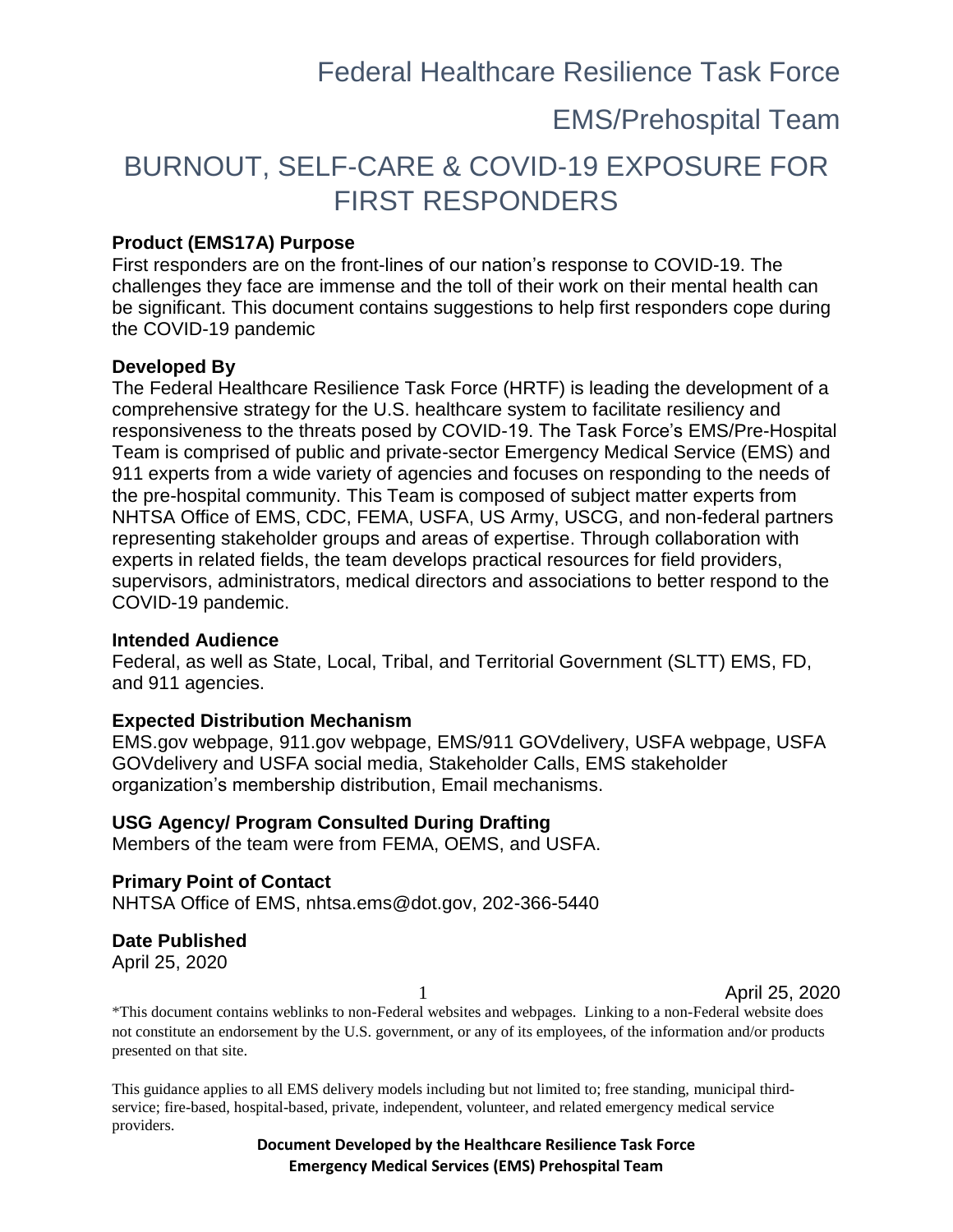# Federal Healthcare Resilience Task Force EMS/Prehospital Team

#### **BURNOUT, SELF-CARE & COVID-19 EXPOSURE FOR FIRST RESPONDERS**

First responders are on the front-lines of our nation's response to COVID-19. The challenges they face are immense and the toll of their work on their mental health can be significant. This document contains suggestions to help first responders cope during the COVID-19 pandemic.

#### **Signs of Burnout & Stress**

According to the [Centers for Disease Control and Prevention \(CDC\),](https://emergency.cdc.gov/coping/responders.asp) first responders may experience burnout and secondary traumatic stress during prolonged exposure to emergencies.

- Burnout feelings of extreme exhaustion and being overwhelmed.
- Secondary traumatic stress stress reactions and symptoms resulting from exposure to another individual's traumatic experiences, rather than from exposure directly to a traumatic event.

Recognize the signs of both of these conditions in yourself and other responders to be sure those who need a break or need help can address these needs. Selected signs are shown below:

| <b>Signs of Burnout</b>              | <b>Signs of Secondary Traumatic Stress</b>                |
|--------------------------------------|-----------------------------------------------------------|
| Sadness, depression, or apathy       | Excessive worry or fear about<br>something bad happening  |
| Feeling like:<br>A failure           | Feeling easily startled, or "on guard" all<br>of the time |
| Nothing you can do will help         | Having nightmares or recurrent                            |
| You are not doing your job well      | thoughts about the traumatic situation                    |
| You need alcohol/other drugs to cope |                                                           |

Learn more and view the full list of signs at <https://emergency.cdc.gov/coping/responders.asp>

2 April 25, 2020

\*This document contains weblinks to non-Federal websites and webpages. Linking to a non-Federal website does not constitute an endorsement by the U.S. government, or any of its employees, of the information and/or products presented on that site.

This guidance applies to all EMS delivery models including but not limited to; free standing, municipal thirdservice; fire-based, hospital-based, private, independent, volunteer, and related emergency medical service providers.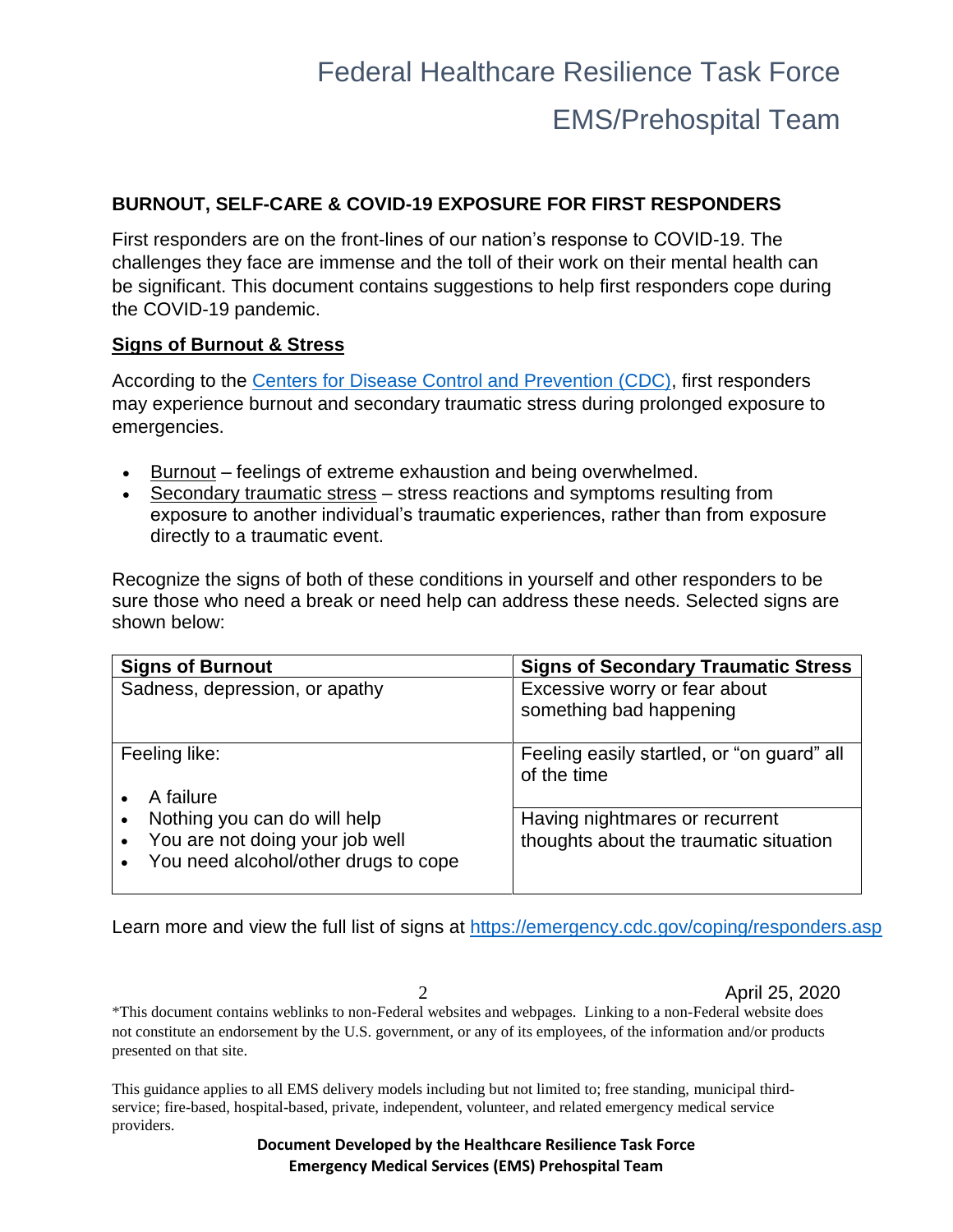# Federal Healthcare Resilience Task Force EMS/Prehospital Team

#### **Tips for First Responder Self-Care**

Coping techniques like taking breaks, eating healthy foods, exercising, and using the buddy system can help prevent and reduce burnout and secondary traumatic stress.

The CDC recommends:

- Taking breaks from watching, reading, or listening to news stories, including social media. Hearing about the pandemic repeatedly can be upsetting.
- Taking care of your body. Take deep breaths, stretch, or meditate. Try to eat healthy, well-balanced meals, exercise regularly, get plenty of sleep, and avoid alcohol and drugs.
- Making time to unwind. Try to do some other activities you enjoy.
- Connecting with others. Talk with people you trust about your concerns and how you are feeling. (This can be done while maintaining social distance).

Learn more at [https://www.cdc.gov/coronavirus/2019-ncov/prepare/managing-stress](https://www.cdc.gov/coronavirus/2019-ncov/prepare/managing-stress-anxiety.html)[anxiety.html](https://www.cdc.gov/coronavirus/2019-ncov/prepare/managing-stress-anxiety.html) 

#### **What to do if you've been exposed to a confirmed or suspected COVID patient and/or staff member:**

#### Follow CDC's [Follow-up and/or Reporting Measures by EMS Clinicians After Caring for](https://www.cdc.gov/coronavirus/2019-ncov/hcp/guidance-risk-assesment-hcp.html)  [a PUI or Patient with Confirmed COVID-19](https://www.cdc.gov/coronavirus/2019-ncov/hcp/guidance-risk-assesment-hcp.html)

To protect the people in your household, you may need to practice social distancing, quarantine, or isolation. The Substance Abuse and Mental Health Services Administration (SAMHSA) defines these terms as:

- Social distancing is a way to keep people from interacting closely or frequently enough to spread an infectious disease.
- Quarantine separates and restricts the movement of people who have been exposed to a contagious disease to see if they become sick. It lasts long enough to ensure the person has not contracted an infectious disease.
- Isolation prevents the spread of an infectious disease by separating people who are sick from those who are not. It lasts as long as the disease is contagious.

3 April 25, 2020

\*This document contains weblinks to non-Federal websites and webpages. Linking to a non-Federal website does not constitute an endorsement by the U.S. government, or any of its employees, of the information and/or products presented on that site.

This guidance applies to all EMS delivery models including but not limited to; free standing, municipal thirdservice; fire-based, hospital-based, private, independent, volunteer, and related emergency medical service providers.